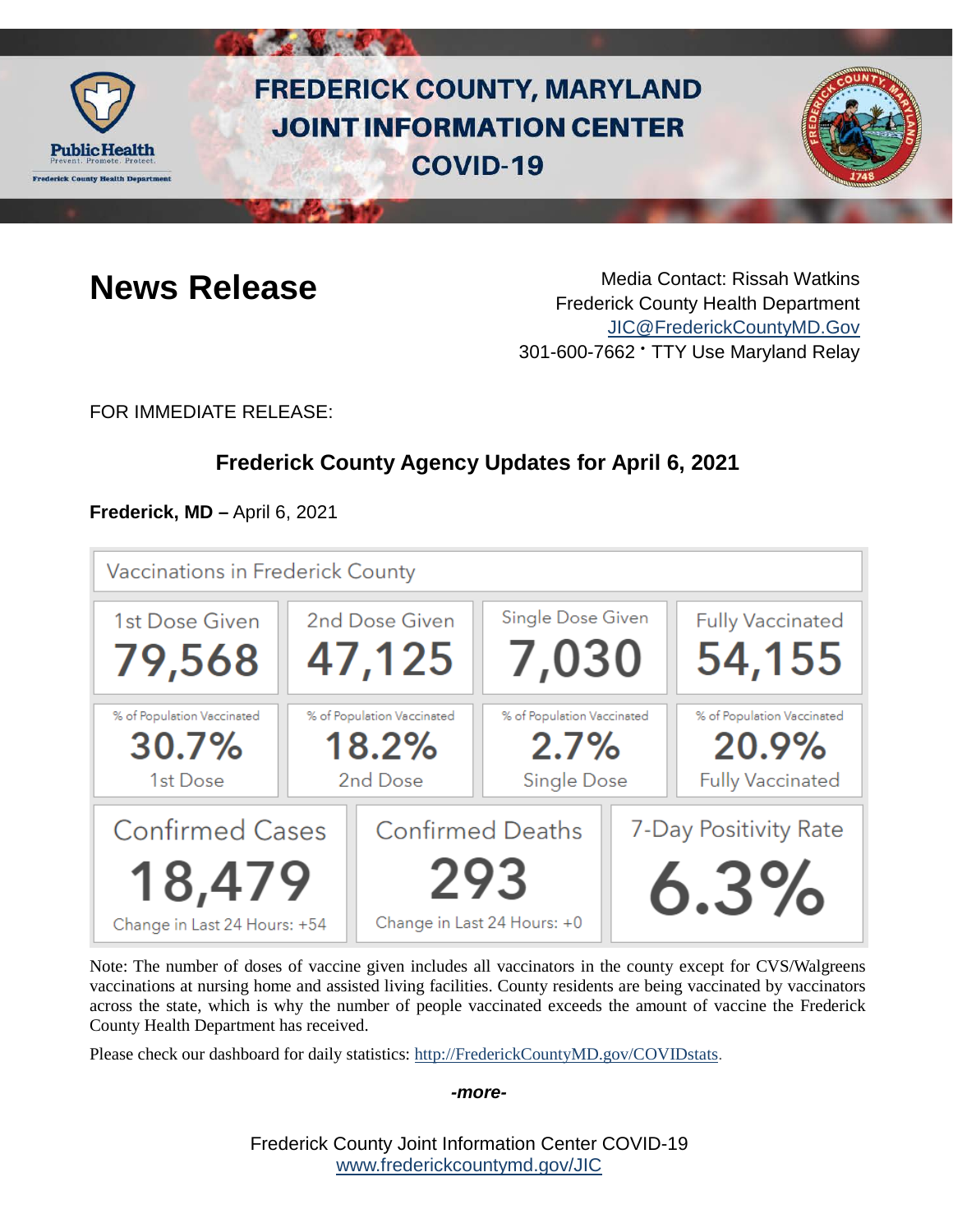

#### **Page 2/JIC**

### Update on COVID-19 Vaccine

**29,850** total 1st doses of COVID-19 vaccine received by Frederick County Health Department to date. **2,700** 1st doses of COVID-19 vaccine received by Frederick County Health Department this week.

### Currently Eligible in Maryland and Frederick County

**Tuesday, April 6**, all Marylanders 16 and older are eligible to get vaccinated at mass vaccination sites.

By next **Monday, April 12**, all Marylanders 16 and older will be eligible to schedule appointments and get vaccinated through all providers.

A no-appointment walk-up line is available at the Hagerstown Premium Outlets site starting Tuesday, April 6. Marylanders should be aware that the process for the no-appointment lines will take longer, and there is no guarantee of receiving a vaccine.

**Individuals Age 16 and 17** should only be signed up for vaccination clinics that are providing the Pfizer-BioNTech vaccine, which is the only one currently authorized by the FDA for ages 16 and older. If you are looking for Pfizer vaccine, please check [https://vaccinefinder.org/.](https://vaccinefinder.org/) **Please note that the health department primarily has Moderna vaccine, which is approved for people 18 years and older.**



*-more-*